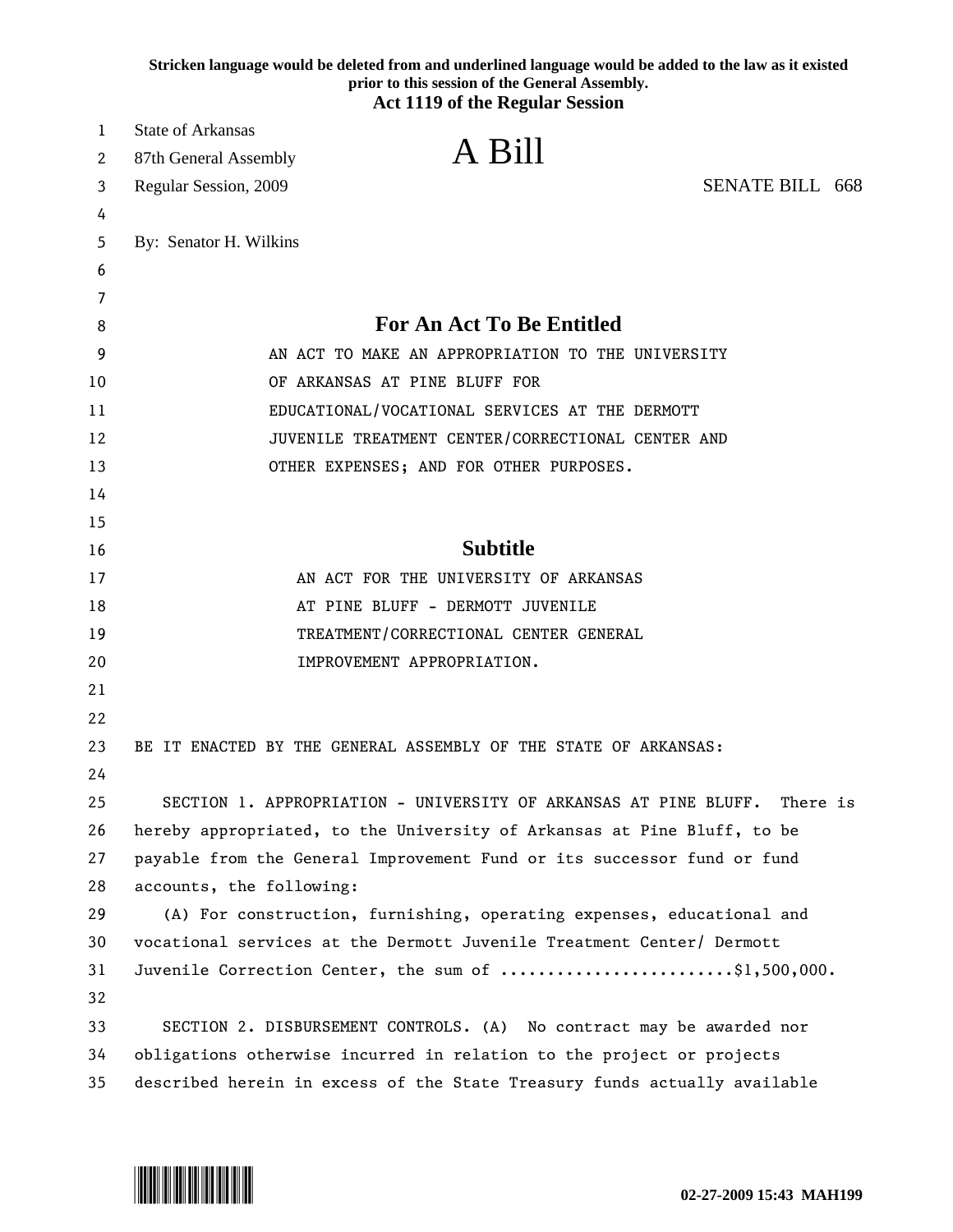1 therefor as provided by law. Provided, however, that institutions and 2 agencies listed herein shall have the authority to accept and use grants and 3 donations including Federal funds, and to use its unobligated cash income or 4 funds, or both available to it, for the purpose of supplementing the State 5 Treasury funds for financing the entire costs of the project or projects 6 enumerated herein. Provided further, that the appropriations and funds 7 otherwise provided by the General Assembly for Maintenance and General 8 Operations of the agency or institutions receiving appropriation herein shall 9 not be used for any of the purposes as appropriated in this act.

10 (B) The restrictions of any applicable provisions of the State Purchasing 11 Law, the General Accounting and Budgetary Procedures Law, the Revenue 12 Stabilization Law and any other applicable fiscal control laws of this State 13 and regulations promulgated by the Department of Finance and Administration, 14 as authorized by law, shall be strictly complied with in disbursement of any 15 funds provided by this act unless specifically provided otherwise by law. 16

17 SECTION 3. LEGISLATIVE INTENT. It is the intent of the General Assembly 18 that any funds disbursed under the authority of the appropriations contained 19 in this act shall be in compliance with the stated reasons for which this act 20 was adopted, as evidenced by the Agency Requests, Executive Recommendations 21 and Legislative Recommendations contained in the budget manuals prepared by 22 the Department of Finance and Administration, letters, or summarized oral 23 testimony in the official minutes of the Arkansas Legislative Council or 24 Joint Budget Committee which relate to its passage and adoption.

25

26 SECTION 4. EMERGENCY CLAUSE. It is found and determined by the General 27 Assembly, that the Constitution of the State of Arkansas prohibits the 28 appropriation of funds for more than a one (1) year period; that the 29 effectiveness of this Act on July 1, 2009 is essential to the operation of 30 the agency for which the appropriations in this Act are provided, and that in 31 the event of an extension of the Regular Session, the delay in the effective 32 date of this Act beyond July 1, 2009 could work irreparable harm upon the 33 proper administration and provision of essential governmental programs. 34 Therefore, an emergency is hereby declared to exist and this Act being 35 necessary for the immediate preservation of the public peace, health and 36 safety shall be in full force and effect from and after July 1, 2009.

**SB668**